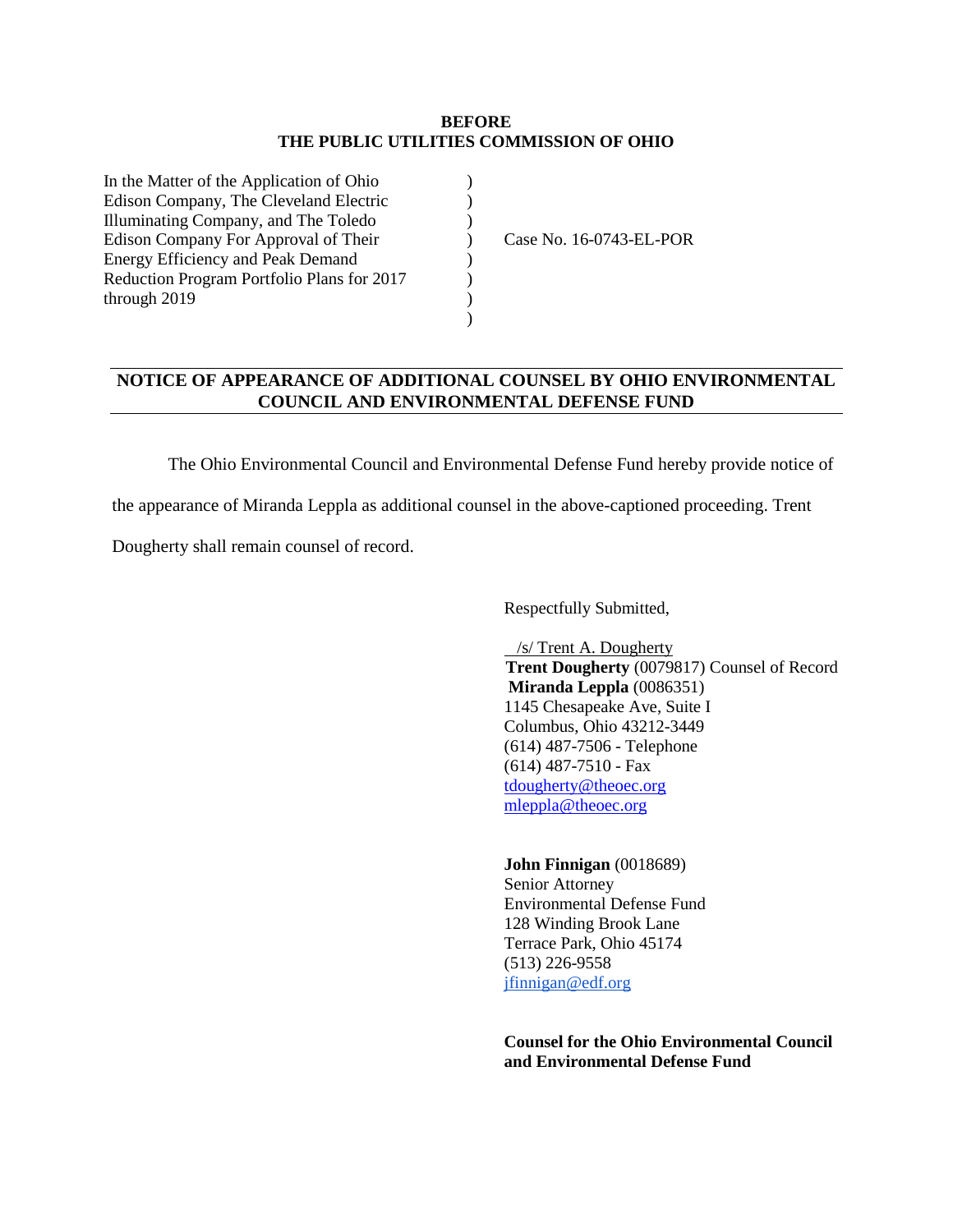# **CERTIFICATE OF SERVICE**

I hereby certify that a true copy of the foregoing has been served upon the parties of record in this proceeding by electronic mail this 7th day of July, 2016.

> **/s/Trent A. Dougherty\_\_\_\_\_\_ Trent A. Dougherty**